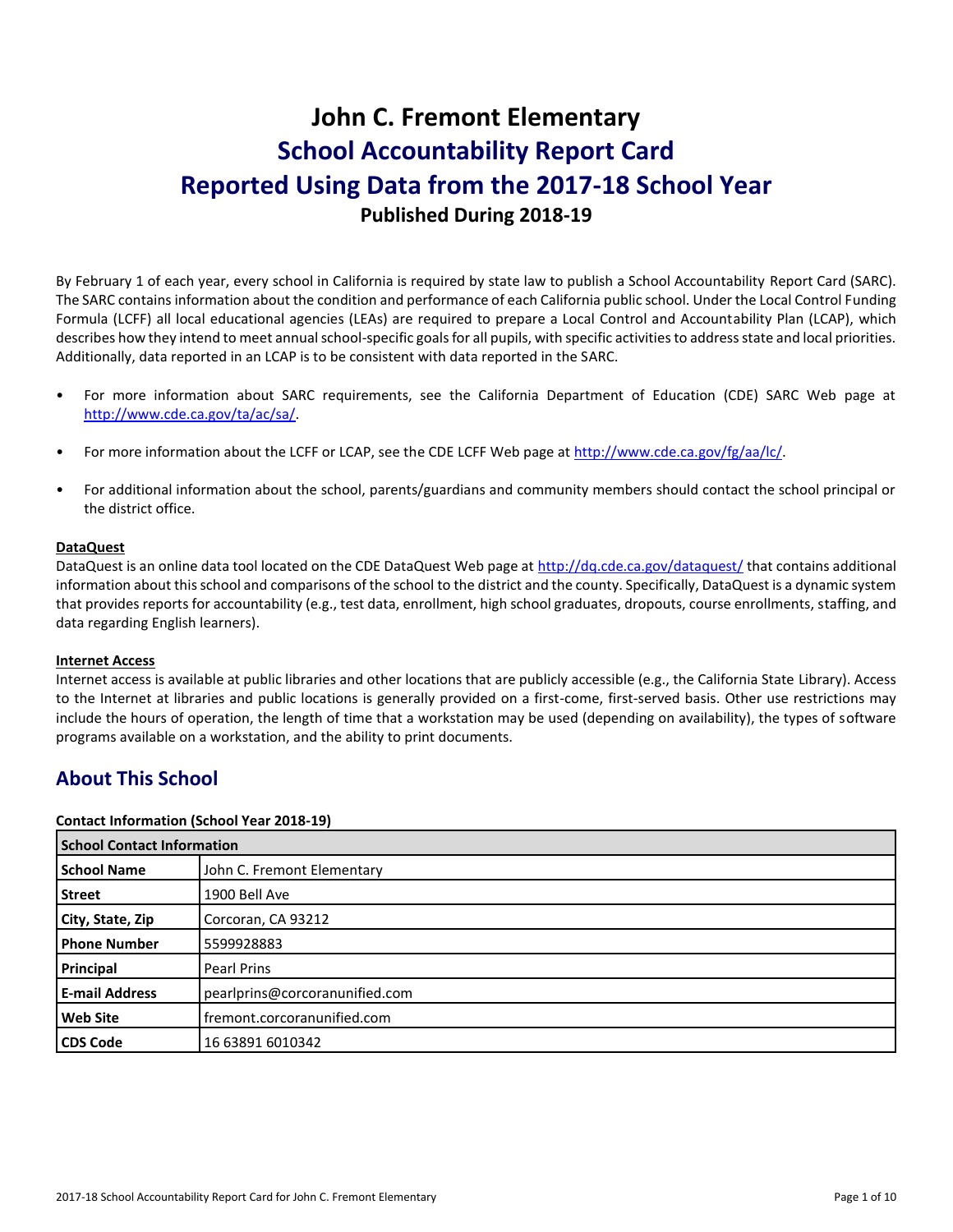| <b>District Contact Information</b> |                                        |  |
|-------------------------------------|----------------------------------------|--|
| <b>District Name</b>                | Corcoran Joint Unified School District |  |
| l Phone Number                      | 559-992-8880                           |  |
| Superintendent                      | <b>Rich Merlo</b>                      |  |
| <b>E-mail Address</b>               | rmerlo@corcoranunified.com             |  |
| <b>Web Site</b>                     | http://www.corcoranunified.com         |  |

#### **School Description and Mission Statement (School Year 2018-19)**

John C. Fremont School resides in Corcoran, California. Corcoran is a small agricultural area in the Central San Joaquin Valley. John C. Fremont is one of three elementary schools in Corcoran and serves students in grades two and three. The school provides for the educational needs of the second and third-grade students in the community, a Special Day Class for children with special needs for children in first through third grade. We also house a County Severely Handicapped Class on the campus. John C. Fremont is a Title I school with a student enrollment of approximately 530 students.

John C. Fremont Elementary is a place where all students are encouraged to strive for excellence academically, socially, and emotionally in a safe and supportive atmosphere. We set high expectations for our students because our entire school community shares the belief that all children can and will learn.

We are committed to the following goals:

- Students will learn to read at grade level or above while developing a love for reading.
- Students will learn to write fluently for a variety of purposes.
- Students will gain an understanding of mathematical concepts and the role that math plays in all areas of life.
- Technology will be used as a tool to enhance all areas of the curriculum.
- Staff will provide instruction and support to meet the needs of diverse learners in our school community
- Staff and students will create an environment that is orderly, safe, inviting and stimulating.

#### **Student Enrollment by Grade Level (School Year 2017-18)**

| Grade<br>Level          | <b>Number of</b><br><b>Students</b> |
|-------------------------|-------------------------------------|
| <b>Grade 2</b>          | 258                                 |
| <b>Grade 3</b>          | 269                                 |
| <b>Total Enrollment</b> | 527                                 |

#### **Student Enrollment by Group (School Year 2017-18)**

| <b>Student</b><br>Group                | <b>Percent of</b><br><b>Total Enrollment</b> |
|----------------------------------------|----------------------------------------------|
| <b>Black or African American</b>       | 2.8                                          |
| American Indian or Alaska Native       | 0.0                                          |
| Asian                                  | 0.8                                          |
| <b>Filipino</b>                        | 0.4                                          |
| <b>Hispanic or Latino</b>              | 89.9                                         |
| Native Hawaiian or Pacific Islander    | 0.0                                          |
| White                                  | 5.7                                          |
| <b>Socioeconomically Disadvantaged</b> | 93.2                                         |
| <b>English Learners</b>                | 27.7                                         |
| <b>Students with Disabilities</b>      | 10.1                                         |
| <b>Foster Youth</b>                    | 2.5                                          |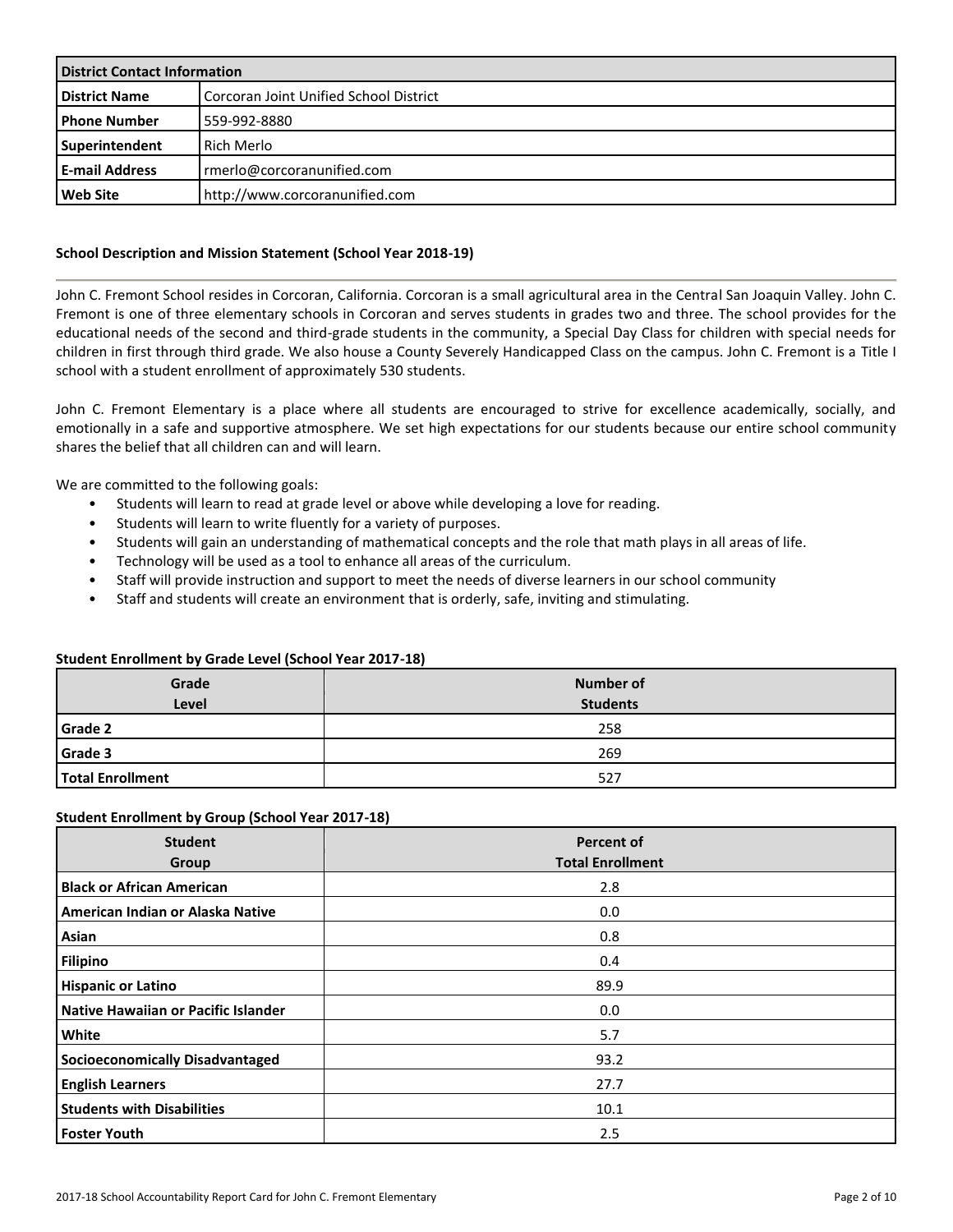## **A. Conditions of Learning**

#### **State Priority: Basic**

The SARC provides the following information relevant to the State priority: Basic (Priority 1):

- Degree to which teachers are appropriately assigned and fully credentialed in the subject area and for the pupils they are teaching;
- Pupils have access to standards-aligned instructional materials; and
- School facilities are maintained in good repair.

#### **Teacher Credentials**

|                                                                    |         | <b>District</b> |         |         |
|--------------------------------------------------------------------|---------|-----------------|---------|---------|
| <b>Teachers</b>                                                    | 2016-17 | 2017-18         | 2018-19 | 2018-19 |
| <b>With Full Credential</b>                                        | 25      | 22              | 22      | 143     |
| Without Full Credential                                            |         |                 | h       | 31      |
| Teaching Outside Subject Area of Competence (with full credential) |         |                 |         |         |

#### **Teacher Misassignments and Vacant Teacher Positions**

| Indicator                                             | 2016-17 | 2017-18 | 2018-19 |
|-------------------------------------------------------|---------|---------|---------|
| <b>Misassignments of Teachers of English Learners</b> |         |         |         |
| Total Teacher Misassignments *                        |         |         |         |
| l Vacant Teacher Positions                            |         |         |         |

Note: "Misassignments" refers to the number of positions filled by teachers who lack legal authorization to teach that grade level, subject area, student group, etc.

\* Total Teacher Misassignments includes the number of Misassignments of Teachers of English Learners.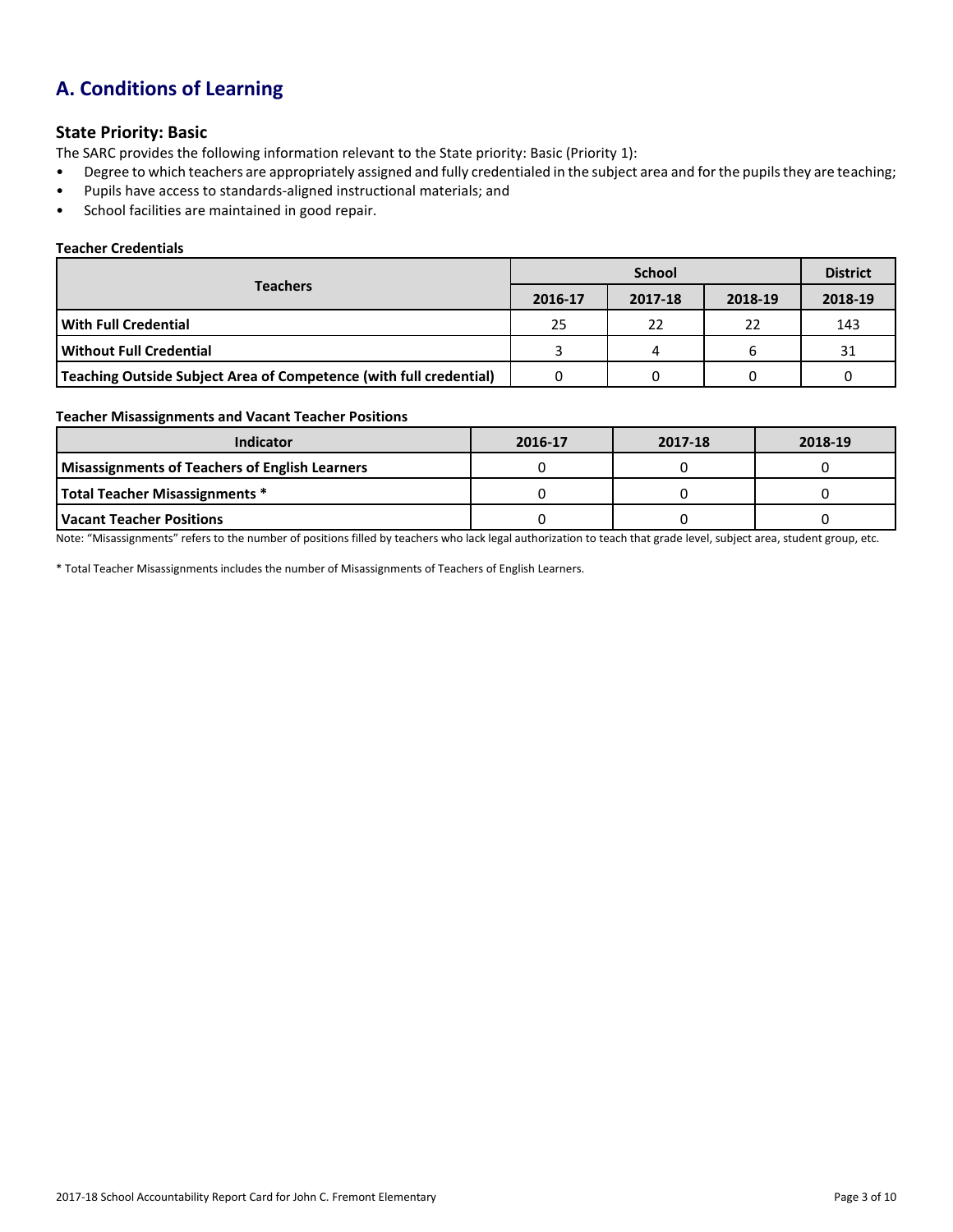#### **Quality, Currency, Availability of Textbooks and Instructional Materials (School Year 2018-19)**

#### **Year and month in which data were collected:** August 2018

These are the latest textbook adoptions prior to California changing over to the Common Core State Standards (CCSS). In the coming years, as California approves new content from publishers, the District will look through, evaluate and pilot new instructional materials in order to follow the process of adopting new curriculum. This will include the potential adoption of digital curriculum.

| <b>Subject</b>                                       | Textbooks and Instructional Materials/<br><b>Year of Adoption</b>  |      | <b>Percent of Students</b><br>Lacking Own<br><b>Assigned Copy</b> |
|------------------------------------------------------|--------------------------------------------------------------------|------|-------------------------------------------------------------------|
| <b>Reading/Language Arts</b>                         | McGraw-Hill School Education, California Wonders,<br>2017          | Yes. | 0                                                                 |
| <b>Mathematics</b>                                   | Pearson, Pearson System of Courses, 2016                           | Yes. | 0                                                                 |
| <b>Science</b>                                       | Pearson Scott Foresman, Scott Foresman California<br>Science, 2008 | Yes  | 0                                                                 |
| <b>History-Social Science</b>                        | Houghton Mifflin Company, Houghton Mifflin Social<br>Science, 2007 | Yes  | 0                                                                 |
| <b>Foreign Language</b>                              | N/A                                                                |      |                                                                   |
| <b>Health</b>                                        | N/A                                                                |      |                                                                   |
| <b>Visual and Performing Arts</b>                    | N/A                                                                |      |                                                                   |
| <b>Science Laboratory Equipment</b><br>(grades 9-12) | N/A                                                                |      |                                                                   |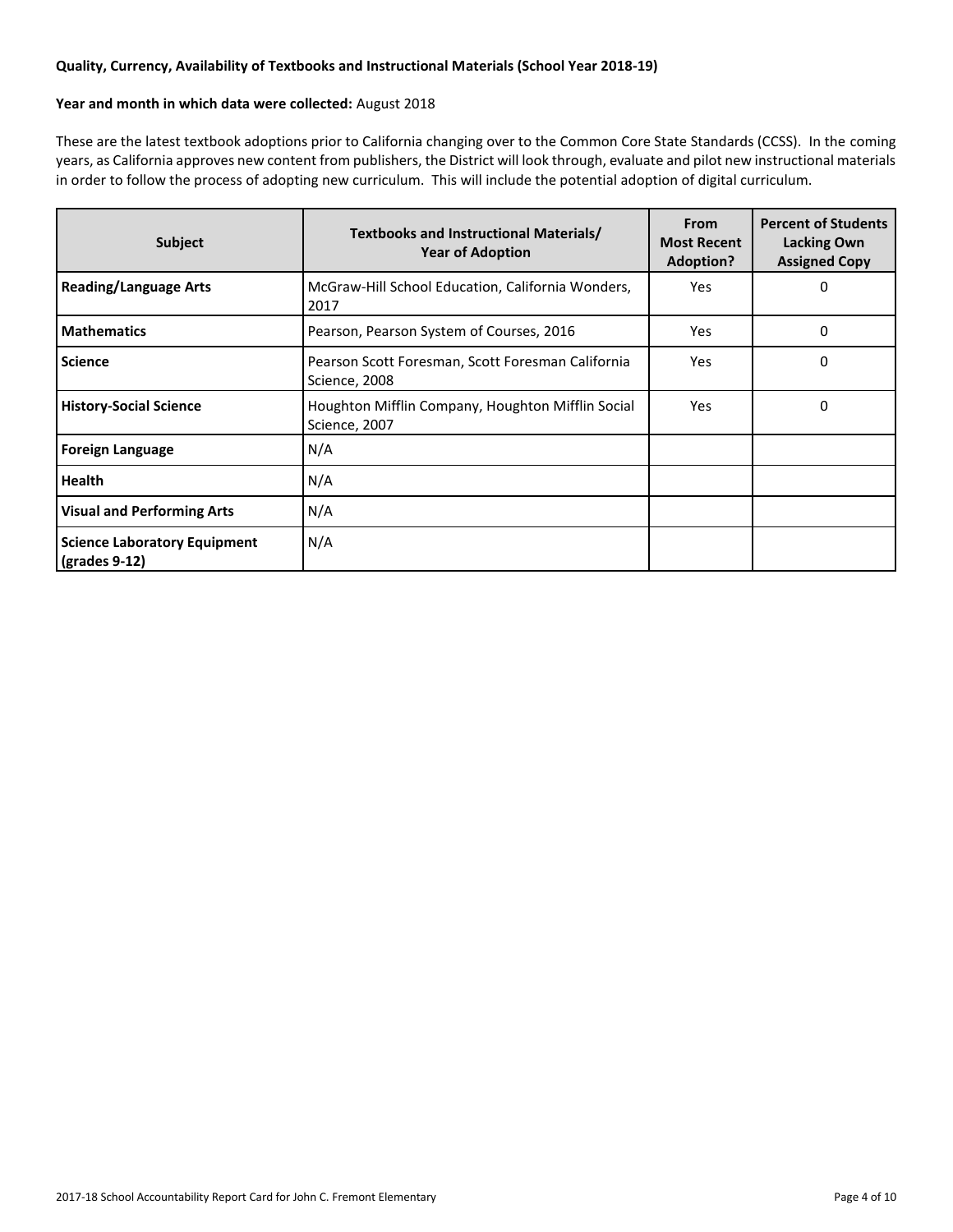#### **School Facility Conditions and Planned Improvements (Most Recent Year)**

Corcoran Unified School District receives funds from the Williams Settlement, therefore, district personnel are required to conduct an extensive facilities inspection. The condition of the facilities and grounds are important. In preparation for this report, the Director of Maintenance, Operations and Transportation and the Chief Business Officer provided the necessary information. The chart below shows the general condition of the site. Good repair is defined as maintaining schools that are clean, safe and functional.

#### **School Facility Good Repair Status (Most Recent Year)**

Using the **most recently collected** FIT data (or equivalent), provide the following:

- Determination of repair status for systems listed
- Description of any needed maintenance to ensure good repair
- The year and month in which the data were collected
- The overall rating

| <b>School Facility Good Repair Status (Most Recent Year)</b><br>Year and month of the most recent FIT report: August 2018 |                      |                                                                                                                           |  |  |  |
|---------------------------------------------------------------------------------------------------------------------------|----------------------|---------------------------------------------------------------------------------------------------------------------------|--|--|--|
| <b>System Inspected</b>                                                                                                   | <b>Repair Status</b> | <b>Repair Needed and</b><br><b>Action Taken or Planned</b>                                                                |  |  |  |
| Systems: Gas Leaks, Mechanical/HVAC,<br>Sewer                                                                             | Good                 | All systems working properly.                                                                                             |  |  |  |
| <b>Interior: Interior Surfaces</b>                                                                                        | Good                 | All interior surfaces are in good condition.                                                                              |  |  |  |
| <b>Cleanliness: Overall Cleanliness, Pest/</b><br>Vermin Infestation                                                      | Good                 | Fremont custodial staff follows a daily schedule to<br>make sure classrooms are clean and ready for the<br>following day. |  |  |  |
| <b>Electrical: Electrical</b>                                                                                             | Good                 | All systems working properly.                                                                                             |  |  |  |
| Restrooms/Fountains: Restrooms, Sinks/<br><b>Fountains</b>                                                                | Good                 | All systems working properly.                                                                                             |  |  |  |
| <b>Safety:</b> Fire Safety, Hazardous Materials                                                                           | Good                 | Facilities are in good working order and conditions<br>are safe.                                                          |  |  |  |
| <b>Structural: Structural Damage, Roofs</b>                                                                               | Good                 | All structures are in good condition.                                                                                     |  |  |  |
| External: Playground/School Grounds,<br>Windows/Doors/Gates/Fences                                                        | Good                 | All systems working properly and in good<br>condition.                                                                    |  |  |  |

#### **Overall Facility Rating (Most Recent Year)**

| Year and month of the most recent FIT report: August 2018 |           |
|-----------------------------------------------------------|-----------|
| <b>Overall Rating</b>                                     | Exemplary |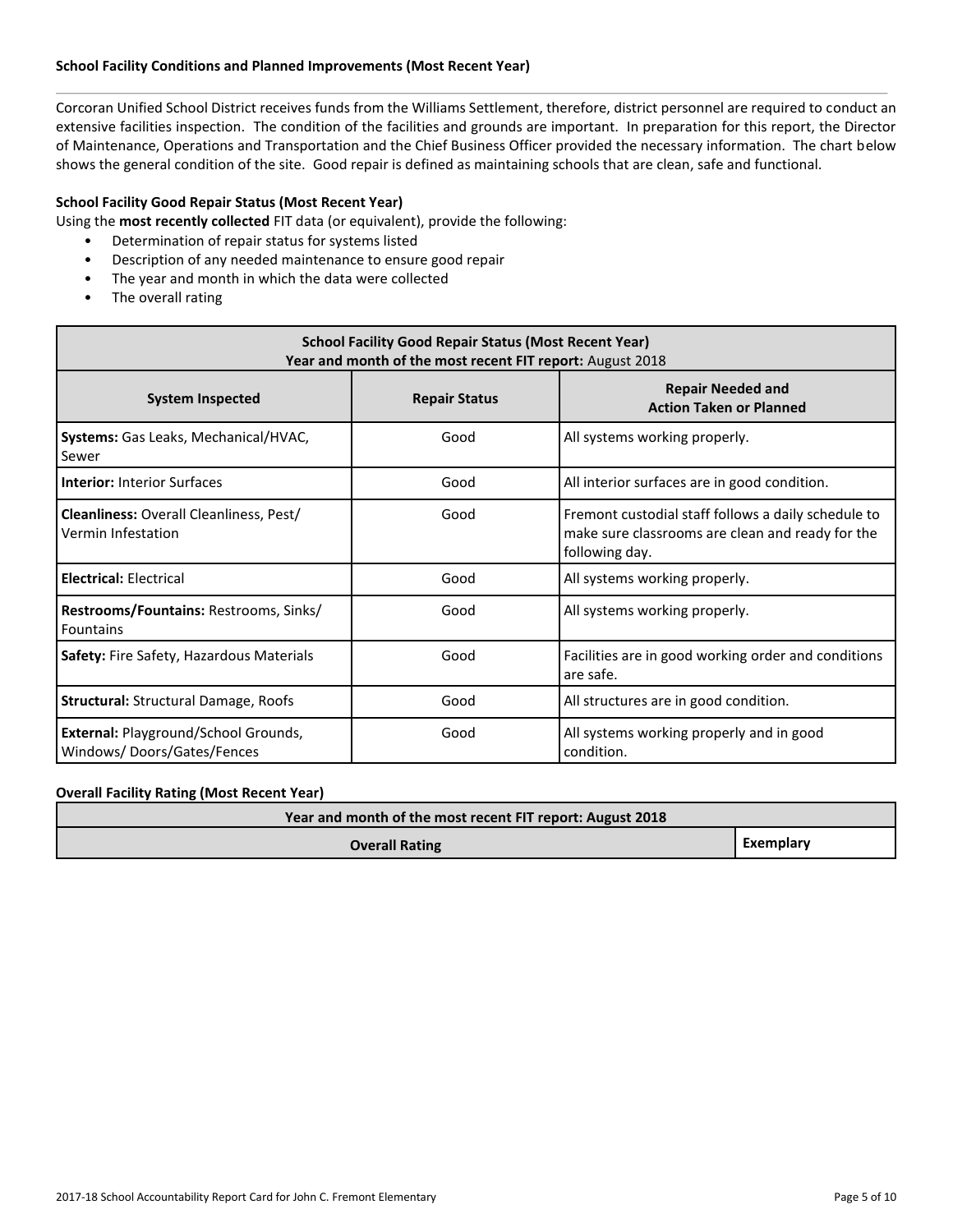## **B. Pupil Outcomes**

#### **State Priority: Pupil Achievement**

The SARC provides the following information relevant to the State priority: Pupil Achievement (Priority 4):

- **Statewide assessments** (i.e., California Assessment of Student Performance and Progress [CAASPP] System, which includes the Smarter Balanced Summative Assessments for students in the general education population and the California Alternate Assessments [CAAs] for English language arts/literacy [ELA] and mathematics given in grades three through eight and grade eleven. Only eligible students may participate in the administration of the CAAs. CAAs items are aligned with alternate achievement standards, which are linked with the Common Core State Standards [CCSS] for students with the most significant cognitive disabilities); and
- The percentage of students who have successfully completed courses that satisfy the requirements for entrance to the University of California and the California State University, or career technical education sequences or programs of study.

#### **CAASPP Test Results in English Language Arts/Literacy (ELA) and Mathematics for All Students Grades Three through Eight and Grade Eleven**

|                                                                               | Percent of Students Meeting or Exceeding the State Standards<br>$\left(\frac{\text{grades}}{3} - 8\right)$ and 11) |         |                 |         |              |         |  |
|-------------------------------------------------------------------------------|--------------------------------------------------------------------------------------------------------------------|---------|-----------------|---------|--------------|---------|--|
| <b>Subject</b>                                                                | <b>School</b>                                                                                                      |         | <b>District</b> |         | <b>State</b> |         |  |
|                                                                               | 2016-17                                                                                                            | 2017-18 | 2016-17         | 2017-18 | 2016-17      | 2017-18 |  |
| <b>English Language Arts/Literacy</b><br>$\left($ grades 3-8 and 11 $\right)$ | 29.0                                                                                                               | 29.0    | 31.0            | 33.0    | 48.0         | 50.0    |  |
| <b>Mathematics</b><br>$\frac{1}{2}$ (grades 3-8 and 11)                       | 27.0                                                                                                               | 20.0    | 17.0            | 19.0    | 37.0         | 38.0    |  |

Note: Percentages are not calculated when the number of students tested is ten or less, either because the number of students in this category is too small for statistical accuracy or to protect student privacy.

Note: ELA and mathematics test results include the Smarter Balanced Summative Assessment and the CAA. The "Percent Met or Exceeded" is calculated by taking the total number of students who met or exceeded the standard on the Smarter Balanced Summative Assessment plus the total number of students who met the standard (i.e., achieved Level 3–Alternate) on the CAAs divided by the total number of students who participated in both assessments.

#### **CAASPP Test Results in ELA by Student Group**

**Grades Three through Eight and Grade Eleven (School Year 2017-18)**

| <b>Student Group</b>                                 | <b>Total</b><br><b>Enrollment</b> | <b>Number</b><br><b>Tested</b> | Percent<br><b>Tested</b> | <b>Percent</b><br><b>Met or Exceeded</b> |
|------------------------------------------------------|-----------------------------------|--------------------------------|--------------------------|------------------------------------------|
| <b>All Students</b>                                  | 272                               | 269                            | 98.90                    | 29.37                                    |
| Male                                                 | 131                               | 130                            | 99.24                    | 23.85                                    |
| Female                                               | 141                               | 139                            | 98.58                    | 34.53                                    |
| <b>Black or African American</b>                     | --                                | $\qquad \qquad -$              | --                       | --                                       |
| Asian                                                | --                                | $- -$                          | $- -$                    | $- -$                                    |
| <b>Filipino</b>                                      | --                                | --                             | --                       | $- -$                                    |
| <b>Hispanic or Latino</b>                            | 244                               | 241                            | 98.77                    | 28.22                                    |
| White                                                | 15                                | 15                             | 100.00                   | 66.67                                    |
| <b>Socioeconomically Disadvantaged</b>               | 252                               | 250                            | 99.21                    | 28.00                                    |
| <b>English Learners</b>                              | 110                               | 109                            | 99.09                    | 32.11                                    |
| <b>Students with Disabilities</b>                    | 29                                | 28                             | 96.55                    | 3.57                                     |
| <b>Students Receiving Migrant Education Services</b> | --                                | --                             | --                       | --                                       |
| <b>Foster Youth</b>                                  | --                                | --                             | --                       |                                          |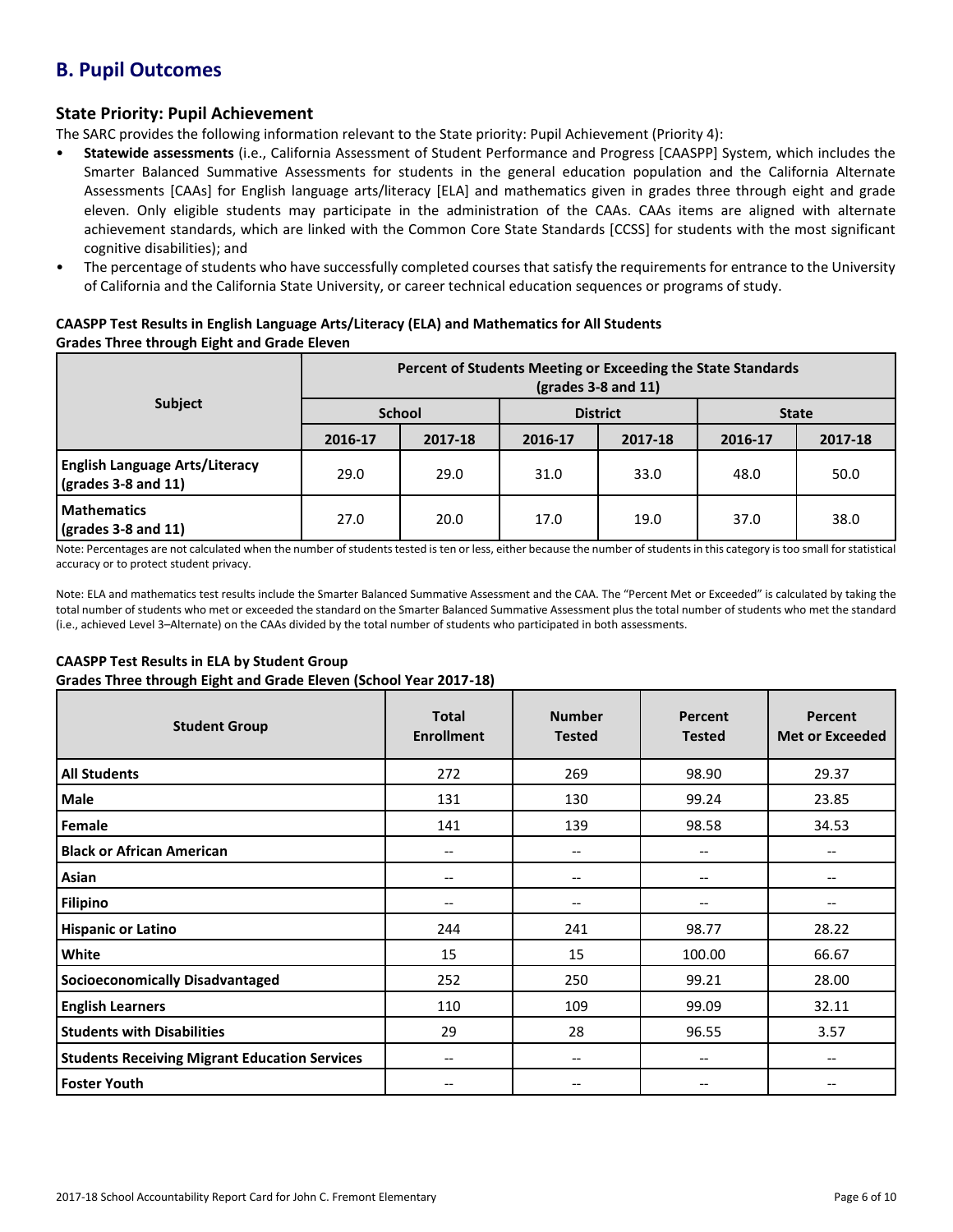Note: ELA test results include the Smarter Balanced Summative Assessment and the CAA. The "Percent Met or Exceeded" is calculated by taking the total number of students who met or exceeded the standard on the Smarter Balanced Summative Assessment plus the total number of students who met the standard (i.e., achieved Level 3–Alternate) on the CAAs divided by the total number of students who participated in both assessments.

Note: Double dashes (--) appear in the table when the number of students is ten or less, either because the number of students in this category is too small for statistical accuracy or to protect student privacy.

Note: The number of students tested includes all students who participated in the test whether they received a score or not; however, the number of students tested is not the number that was used to calculate the achievement level percentages. The achievement level percentages are calculated using only students who received scores.

#### **CAASPP Test Results in Mathematics by Student Group Grades Three through Eight and Grade Eleven (School Year 2017-18)**

| <b>Student Group</b>                                 | <b>Total</b><br><b>Enrollment</b> | <b>Number</b><br><b>Tested</b>        | Percent<br><b>Tested</b>      | <b>Percent</b><br><b>Met or Exceeded</b> |
|------------------------------------------------------|-----------------------------------|---------------------------------------|-------------------------------|------------------------------------------|
| <b>All Students</b>                                  | 272                               | 270                                   | 99.26                         | 20                                       |
| Male                                                 | 131                               | 130                                   | 99.24                         | 20                                       |
| Female                                               | 141                               | 140                                   | 99.29                         | 20                                       |
| <b>Black or African American</b>                     | --                                | --                                    | --                            |                                          |
| Asian                                                | --                                | --                                    | --                            | --                                       |
| <b>Filipino</b>                                      | --                                | --                                    | --                            | $- -$                                    |
| <b>Hispanic or Latino</b>                            | 244                               | 242                                   | 99.18                         | 19.42                                    |
| White                                                | 15                                | 15                                    | 100                           | 33.33                                    |
| <b>Socioeconomically Disadvantaged</b>               | 252                               | 251                                   | 99.6                          | 19.52                                    |
| <b>English Learners</b>                              | 110                               | 109                                   | 99.09                         | 21.1                                     |
| <b>Students with Disabilities</b>                    | 29                                | 28                                    | 96.55                         | 3.57                                     |
| <b>Students Receiving Migrant Education Services</b> | $\overline{\phantom{a}}$          | $\hspace{0.05cm}$ – $\hspace{0.05cm}$ | $\hspace{0.05cm} \textbf{--}$ | $\hspace{0.05cm} \ldots$                 |
| <b>Foster Youth</b>                                  | --                                | $-$                                   | --                            |                                          |

Note: Mathematics test results include the Smarter Balanced Summative Assessment and the CAA. The "Percent Met or Exceeded" is calculated by taking the total number of students who met or exceeded the standard on the Smarter Balanced Summative Assessment plus the total number of students who met the standard (i.e., achieved Level 3–Alternate) on the CAAs divided by the total number of students who participated in both assessments.

Note: Double dashes (--) appear in the table when the number of students is ten or less, either because the number of students in this category is too small for statistical accuracy or to protect student privacy.

Note: The number of students tested includes all students who participated in the test whether they received a score or not; however, the number of students tested is not the number that was used to calculate the achievement level percentages. The achievement level percentages are calculated using only students who received scores.

#### **CAASPP Test Results in Science for All Students Grades Five, Eight, and Ten**

| <b>Subject</b>                | Percentage of Students Meeting or Exceeding the State Standard |               |                 |         |              |         |  |  |  |
|-------------------------------|----------------------------------------------------------------|---------------|-----------------|---------|--------------|---------|--|--|--|
|                               |                                                                | <b>School</b> | <b>District</b> |         | <b>State</b> |         |  |  |  |
|                               | 2016-17                                                        | 2017-18       | 2016-17         | 2017-18 | 2016-17      | 2017-18 |  |  |  |
| Science (grades 5, 8, and 10) | N/A                                                            | N/A           | N/A             | N/A     | N/A          | N/A     |  |  |  |

Note: Cells with N/A values do not require data.

Note: The 2016–17 and 2017–18 data are not available. The CDE is developing a new science assessment based on the Next Generation Science Standards for California Public Schools (CA NGSS). The CAST was pilot-tested in spring 2017 and field-tested in spring 2018. The CAST will be administered operationally during the 2018–19 school year. The CAA for Science was pilot-tested for two years (i.e., 2016–17 and 2017–18) and the CAA for Science will be field-tested in 2018–19.

Note: Science test results include the CAST and the CAA for Science. The "Percent Met or Exceeded" is calculated by taking the total number of students who met or exceeded the standard on the CAST plus the total number of students who met the standard (i.e., achieved Level 3–Alternate) on the CAA for Science divided by the total number of students who participated on both assessments.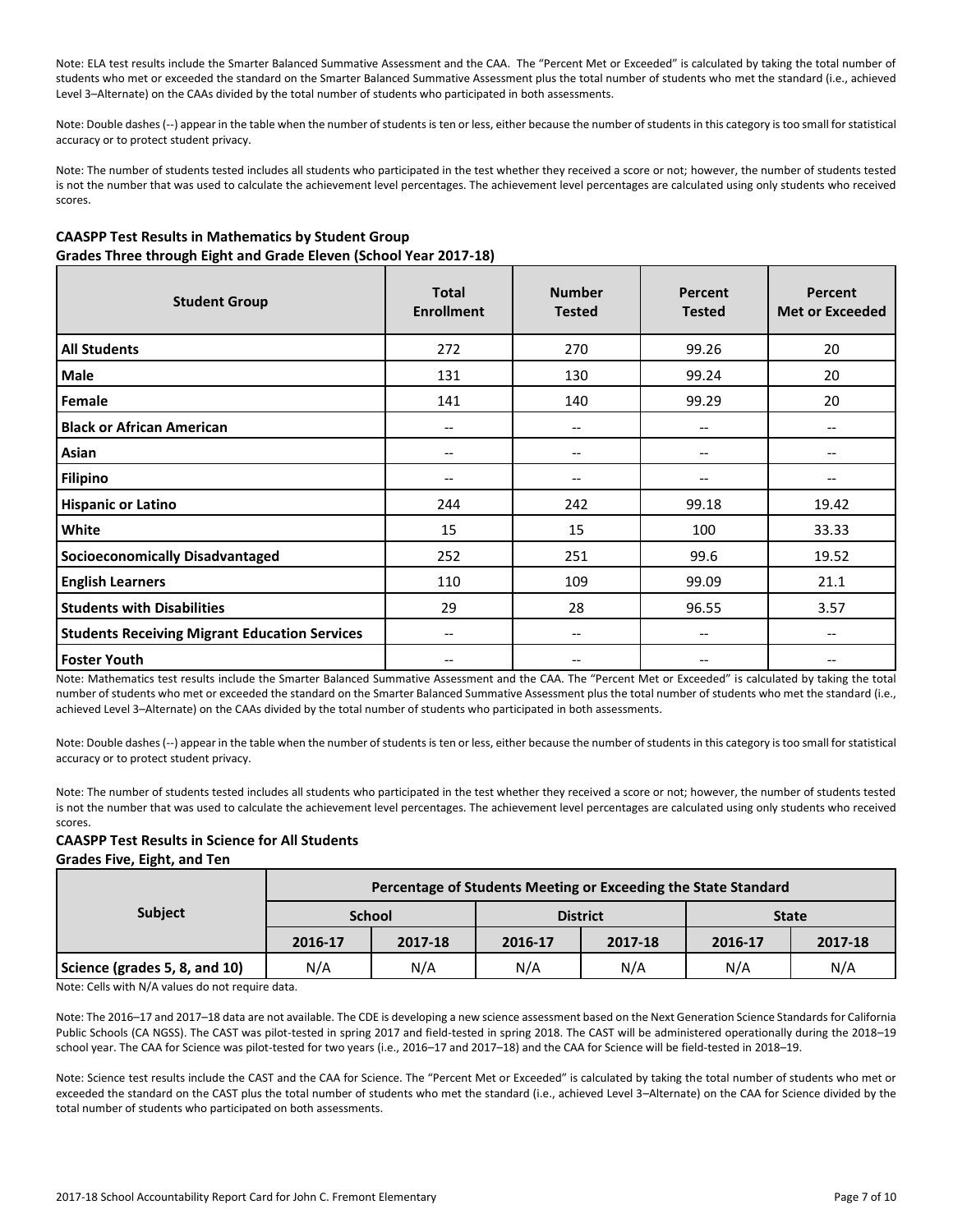#### **State Priority: Other Pupil Outcomes**

The SARC provides the following information relevant to the State priority: Other Pupil Outcomes (Priority 8):

Pupil outcomes in the subject areas of physical education.

## **C. Engagement**

#### **State Priority: Parental Involvement**

The SARC provides the following information relevant to the State priority: Parental Involvement (Priority 3):

• Efforts the school district makes to seek parent input in making decisions for the school district and each school site.

#### **Opportunities for Parental Involvement (School Year 2018-19)**

General parental support and community support are critical factors that influence the success of any school. We are proud of the partnership we have formed with our parents and will continue to serve the needs of our community by providing every child a comprehensive and challenging educational program. The School Site Council (SSC) meets the first Thursday of every month at 3:15 pm and the English Language Advisory Committee (ELAC) meets the third Thursday of every month at 9:00 am. Both parent committees welcome all parents. These meetings cover a variety of topics including instructional goals, instructional materials, Common Core State Standards (CCSS) shifts, educational technology, and the planning, implementation, and evaluation of federal programs including Title I and Title III. In addition, the District holds a monthly English Learner Advisory Committee (DELAC); each school site has one representative on the committee to bring forth any concerns of each school.

At the beginning of each school year, the school hosts a Back-to-School night. Parent conferences are held at the end of the first and second trimesters to discuss their student's academic progress. The School also holds various open houses, concerts, Literacy Nights and other various school-wide events where parents are encouraged to attend. The school encourages all parents to become involved and attend all parent meetings and school events. John C. Fremont also facilitates parenting classes using the Parenting Partners curriculum and workshop materials. Parents who complete the workshop series are then able to facilitate the parenting workshops themselves in order to help support other parents at the school.

Parents and community members are invited to volunteer at the school in a variety of ways. Various community service clubs assist with the school's literacy and behavior goals. Kiwanis Club of Corcoran sponsors a Literacy Night every winter and also recognizes students from every classroom on a monthly basis for their exceptional behavior and adherence to the school's PBIS expectations. Parents are encouraged to help out in the classroom and support their child's teacher, work in the school's PBIS store, volunteer in the Book Fair, chaperone field trips and help out with school activities throughout the year.

Parental input is important to the continued success of Fremont Elementary. For information on parent involvement opportunities, please contact the school at 559- 992-8883.

#### **State Priority: School Climate**

The SARC provides the following information relevant to the State priority: School Climate (Priority 6):

- Pupil suspension rates;
- Pupil expulsion rates; and
- Other local measures on the sense of safety.

|                    | <b>School</b> |         |         | <b>District</b> |         |         | <b>State</b> |         |         |
|--------------------|---------------|---------|---------|-----------------|---------|---------|--------------|---------|---------|
| Rate               | 2015-16       | 2016-17 | 2017-18 | 2015-16         | 2016-17 | 2017-18 | 2015-16      | 2016-17 | 2017-18 |
| <b>Suspensions</b> | 2.1           | 2.7     | 0.9     | 6.4             | 6.4     | 5.5     | 3.7          | 3.      | 3.5     |
| <b>Expulsions</b>  | 0.0           | 0.0     | 0.0     | 0.3             | 0.5     | 0.6     | 0.1          | 0.1     | 0.1     |

#### **Suspensions and Expulsions**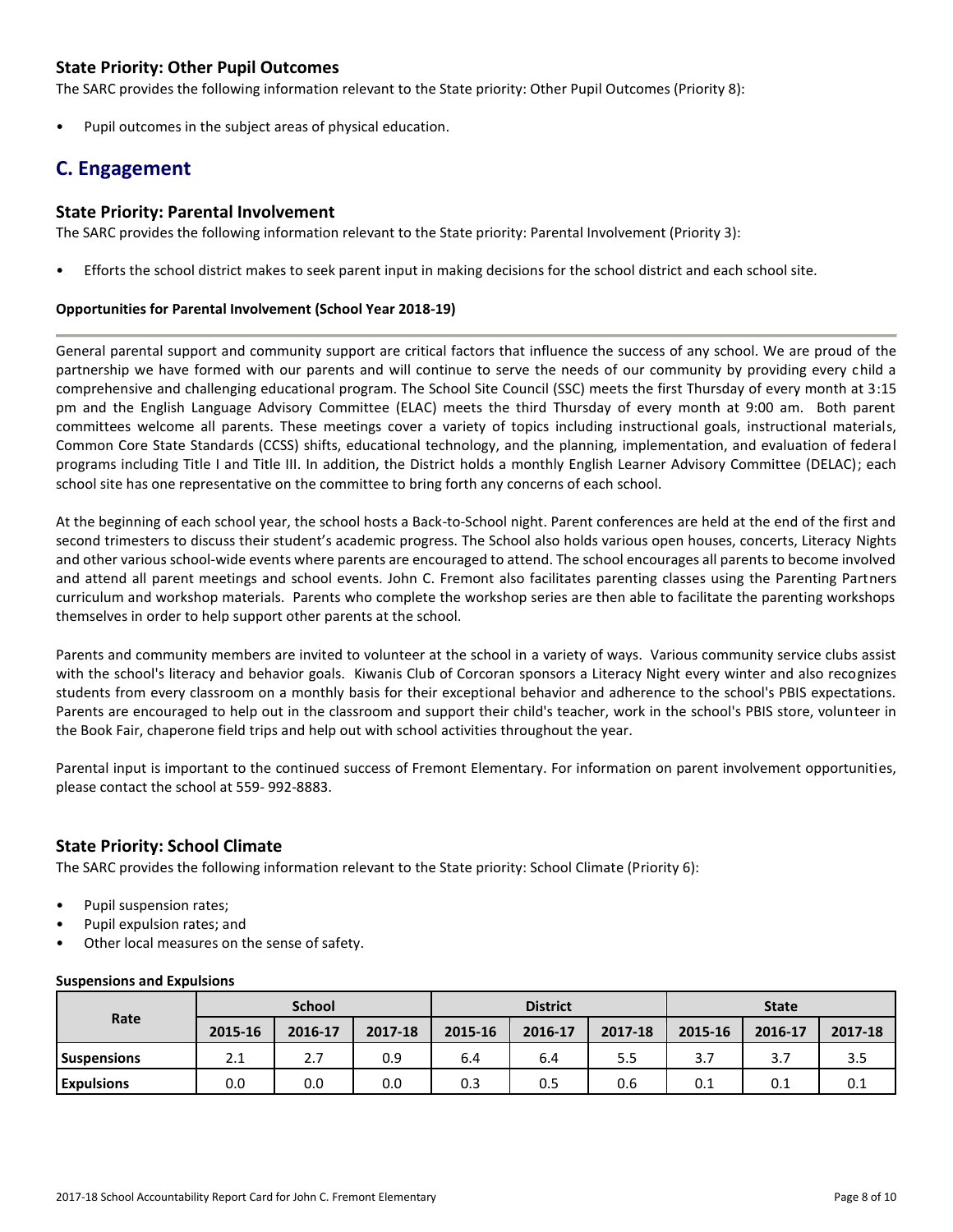#### **School Safety Plan (School Year 2018-19)**

Fremont Elementary has a School Safety Plan, which includes a School Crisis Intervention Plan. Both plans are reviewed and updated annually by staff and parents. The School Safety Plan is available for parent review in the school office. Local law enforcement agencies have worked closely with school and District personnel to develop effective responses in the event of emergencies. Fire, earthquake, and lockdown drills are held periodically to provide practice for students and staff. A Campus Safety liaison is involved in all safety drills and assists the site when needed. Additionally, campus safety is promoted by the use of campus supervisors, before school, after school and during the lunch periods. In compliance with CUSD policy, all campus visitors are required to check in at the office and obtain a visitor's badge, which must be worn at all times. In addition, all parent volunteers must submit a volunteer form and be cleared through the Megan's Law Web site prior to volunteering in the classroom, at the school site, or chaperoning field trips.

## **D. Other SARC Information**

The information in this section is required to be in the SARC but is not included in the state priorities for LCFF.

|       | 2015-16                     |                          | 2016-17   |                                  |                             | 2017-18                          |           |       |                             |          |           |       |
|-------|-----------------------------|--------------------------|-----------|----------------------------------|-----------------------------|----------------------------------|-----------|-------|-----------------------------|----------|-----------|-------|
| Grade | Avg.                        | <b>Number of Classes</b> |           | <b>Number of Classes</b><br>Avg. |                             | <b>Number of Classes</b><br>Avg. |           |       |                             |          |           |       |
| Level | <b>Class</b><br><b>Size</b> | $1 - 20$                 | $21 - 32$ | $33+$                            | <b>Class</b><br><b>Size</b> | $1 - 20$                         | $21 - 32$ | $33+$ | <b>Class</b><br><b>Size</b> | $1 - 20$ | $21 - 32$ | $33+$ |
| 2     | 23                          |                          | 13        |                                  | 24                          |                                  | 11        |       | 23                          |          | 11        |       |
| 3     | 23                          |                          | 12        |                                  | 22                          |                                  | 13        |       | 23                          |          | 11        |       |
| Other |                             |                          |           |                                  | 11                          |                                  |           |       |                             |          |           |       |

**Average Class Size and Class Size Distribution (Elementary)**

Number of classes indicates how many classes fall into each size category (a range of total students per class).

\*\* "Other" category is for multi-grade level classes.

#### **Academic Counselors and Other Support Staff (School Year 2017-18)**

| <b>Title</b>                                               | <b>Number of FTE</b><br><b>Assigned to School</b> | <b>Average Number of Students per</b><br><b>Academic Counselor</b> |  |  |
|------------------------------------------------------------|---------------------------------------------------|--------------------------------------------------------------------|--|--|
| <b>Academic Counselor</b>                                  | 0                                                 | 0                                                                  |  |  |
| <b>Counselor (Social/Behavioral or Career Development)</b> | 0.3                                               | N/A                                                                |  |  |
| Library Media Teacher (Librarian)                          |                                                   | N/A                                                                |  |  |
| Library Media Services Staff (Paraprofessional)            | 0                                                 | N/A                                                                |  |  |
| Psychologist                                               | .14                                               | N/A                                                                |  |  |
| <b>Social Worker</b>                                       | $\Omega$                                          | N/A                                                                |  |  |
| <b>Nurse</b>                                               |                                                   | N/A                                                                |  |  |
| <b>Speech/Language/Hearing Specialist</b>                  | 0                                                 | N/A                                                                |  |  |
| <b>Resource Specialist (non-teaching)</b>                  |                                                   | N/A                                                                |  |  |
| <b>Other</b>                                               | 3                                                 | N/A                                                                |  |  |

Note: Cells with N/A values do not require data.

\*One Full Time Equivalent (FTE) equals one staff member working full time; one FTE could also represent two staff members who each work 50 percent of full time.